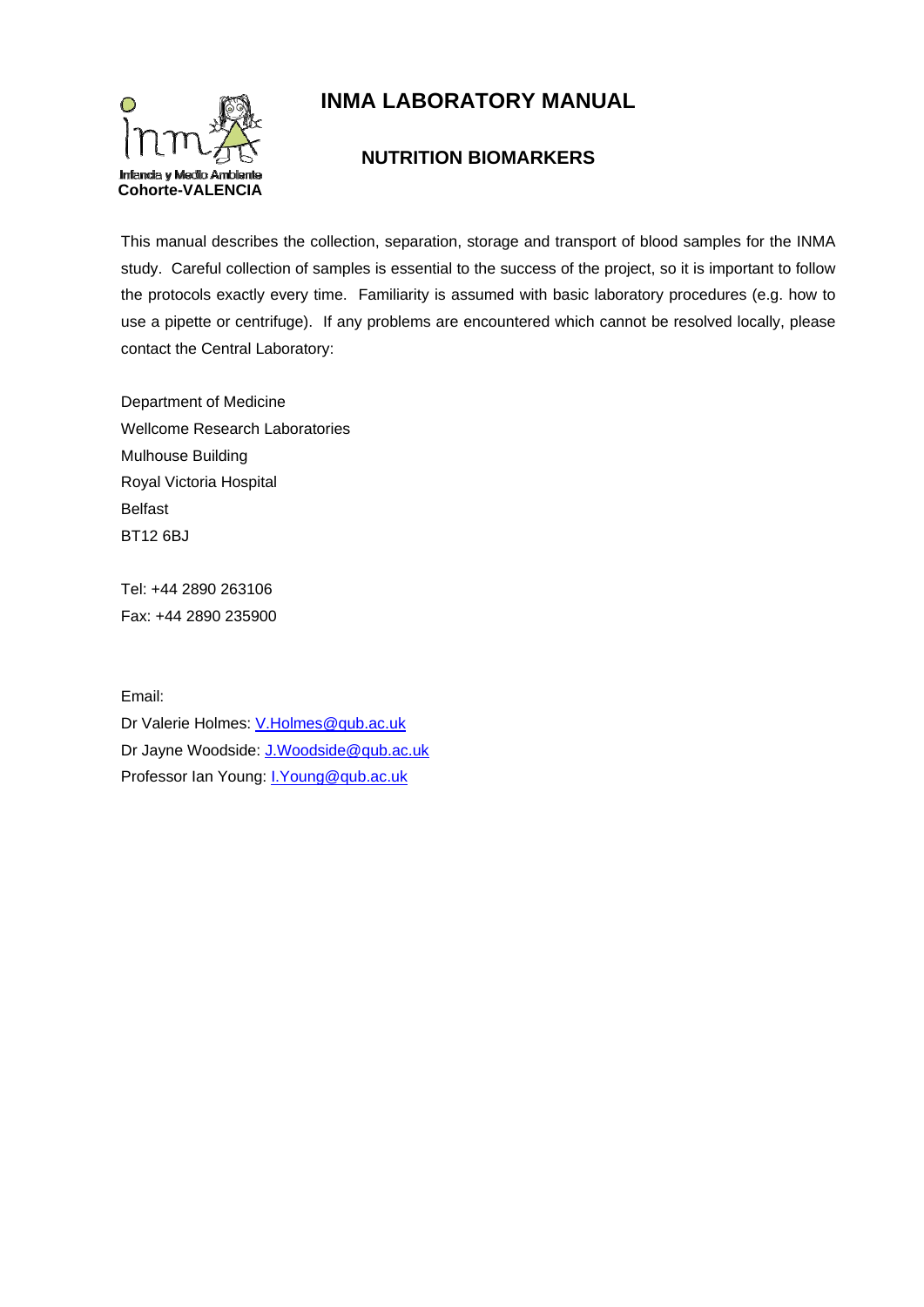### **1. Preparation**

*To be carried out by INMA Nurse / Midwife for each subject:* 

### **Maternal Blood - 12 and 32 weeks gestation (V1 & V2)**

- **Laboratory record form** Complete one at each visit (see Appendix A)
- **Blood tubes** 2 x 5 ml clotted [red top] and 2 x 5 ml EDTA [purple top]. Label tubes with subject number, visit date and visit type (V1 or V2, where  $V2 = 12$ weeks gestation and V2 = 32 weeks gestation).
- **Sample storage tubes** Label eight 2 ml sample storage tubes with pre-printed laboratory labels. (These are special labels designed to withstand long-term storage at low temperatures and should not be used for other purposes).

The subject number, visit date and visit type, should be written on each of these tubes using an indelible marker. Place sample storage tubes into a plastic bag.

## **Cord Blood - Delivery (V3)**

- **Laboratory record form** Complete one form for visit (see Appendix A)
- **Blood tubes**  1 x 5 ml EDTA [purple top]. Label tube with subject number, visit date and visit type ( $\sqrt{3}$ , where  $\sqrt{3}$  = Delivery).
- **Sample storage tubes** Label two 2 ml sample storage tubes (These are special labels designed to withstand long-term storage at low temperatures and should not be used for other purposes).

The subject number, visit date and visit type, should be written on each of these tubes using an indelible marker. Place sample storage tubes into a plastic bag.

## **2. Blood collection**

*See Appendix B for Blood Collection Scheme*  **Maternal Blood - 12 and 32 weeks gestation (V1 & V2)** 

Peripheral venous blood samples are to be collected after subjects have been sitting quietly for five minutes. Subjects will be fasting.

Fill 4 bottles in the following order:

- a) 5 ml clotted (red top)
- b) 5ml EDTA (purple top)
- c) 5 ml clotted (red top)
- d) 5ml EDTA (purple top)

## **Cord Blood - Delivery (V3)**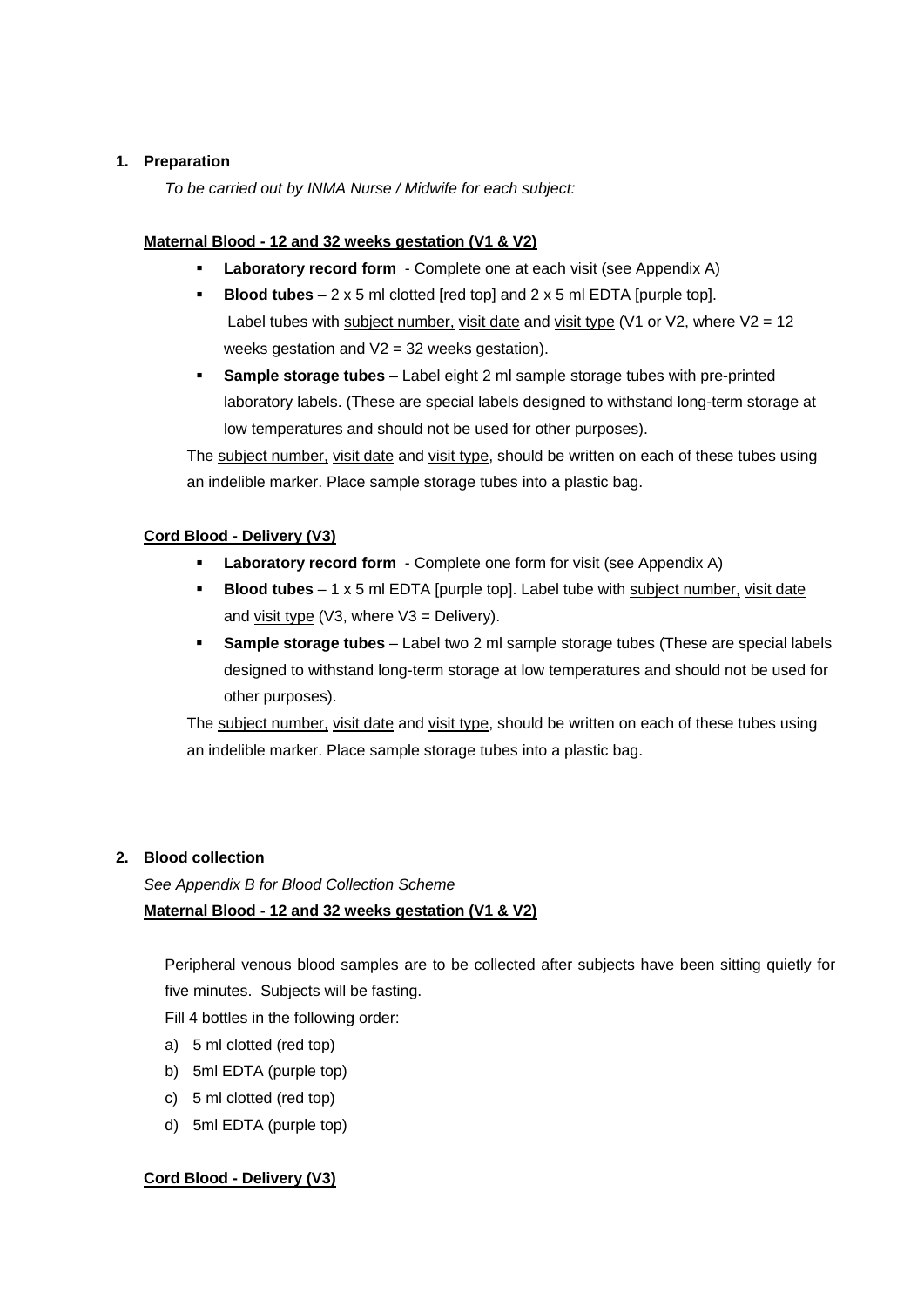Cord blood is to be collected from the umbilical vein within 10 minutes of placental delivery:

- 5ml ETDA (purple top)

#### **2.1 Sample handling**

### **Maternal Blood - 12 and 32 weeks gestation (V1 & V2)**

All samples must be separated within four hours of collection by centrifugation at approximately 3000rpm for 15 minutes.

 *The exception is the second EDTA tube for which centrifugation is not required.* 

After collection the samples are handled as described below:

- a) 10 ml clotted (red top  $x 2$ ) store at room temperature in the dark (e.g. in a closed envelope) for at least one hour before centrifugation to allow adequate blood clotting
- b) 10 ml EDTA (purple top  $x 2$ )
	- Tube 1: store at 4°C (e.g. in fridge or on ice) before centrifugation.
	- Tube 2: store at room temperature (no centrifugation required).

#### **Cord Blood - Delivery (V3)**

All samples must be separated within four hours of collection by centrifugation at approximately 3000rpm for 15 minutes.

After collection the samples are handled as described below:

5 ml EDTA (purple top x 1) – store at 4°C (e.g. in fridge or on ice) before centrifugation

#### **2.2 Separation of blood**

*See Appendix D for Sample Processing Scheme* 

# **After centrifugation, at approximately 3000rpm for 15 minutes, the samples are handled as follows:**

#### **Maternal Blood - 12 and 32 weeks gestation (V1 & V2)**

- 10 ml clotted (2 x 5ml **red** top) transfer serum into four 2 ml storage tubes (minimum of 0.5 ml to each) using a plastic transfer pipette. Screw **red** caps on storage tubes and write the letter "**S**" (for "serum") on the side of the storage tube using an indelible marker.
- 5 ml EDTA (**purple** top): Tube 1
	- a) Transfer exactly 100 μl of plasma to each of two 2 ml storage tubes using a Gilson graduated pipette (or similar).

Add exactly 900 μl of 5% metaphosphoric acid (see Appendix C) to each tube using the Gilson graduated pipette.

Screw **yellow** caps on storage tubes and mix well by gentle inversion without shaking. The contents will appear slightly milky.

Write the letter "**V**" (for vitamin) on the side of the storage tube using an indelible marker.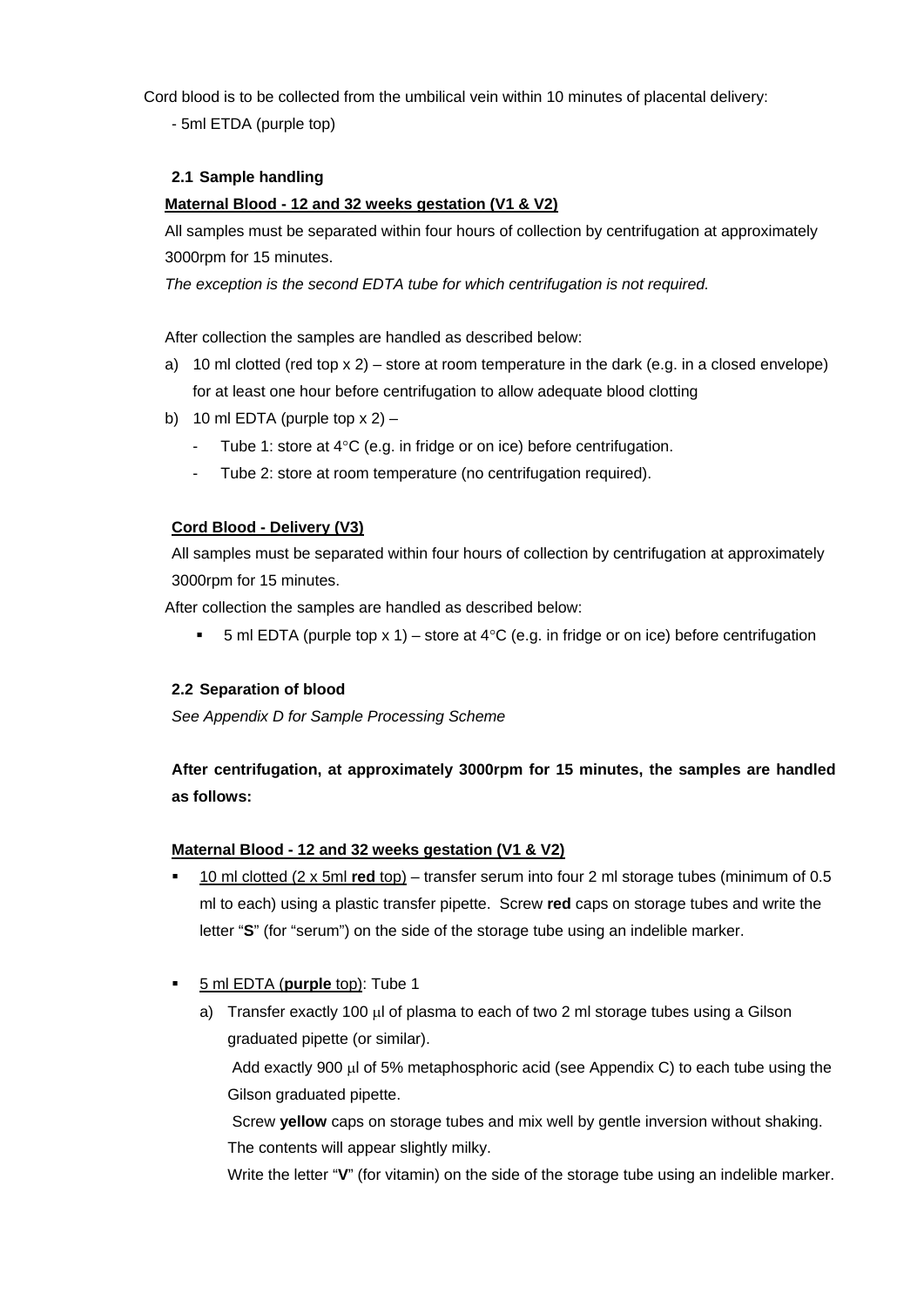- b) Transfer exactly 100 μl of plasma to a 2 ml storage tube using a Gilson graduated pipette (or similar). Screw a **blue** cap on the storage tube and mix well by gentle inversion without shaking. Write the letter "**AC**" (for antioxidanr capacity) on the side of the storage tube using an
- c) Transfer the remaining plasma to two 2 ml storage tubes (minimum of 0.5 ml to each) using a plastic transfer pipette. Screw **purple** caps on storage tubes and write the letter "**E**" (for EDTA) on the side of the storage tube using an indelible marker.

#### 5 ml EDTA (purple top): Tube 2

indelible marker.

This tube should not have been centrifuged and should therefore contain whole blood.

At the end of this stage, you should have a total of 10 tubes for each subject: 9 x 2ml storage tubes and one uncentrifuged EDTA blood tube.

- $\geq 4$  serum tubes (red top)
- $\geq$  2 vitamin C tubes (yellow top)
- $\geq 1$  total antioxidant capacity tube (blue top)
- $\geq$  2 EDTA plasma tubes (purple top)
- ¾ 1 uncentrifuged 5 ml EDTA blood tube

If insufficient blood has been collected, follow the protocol as far as possible and note which tubes are missing on the laboratory record sheet.

#### **Cord Blood - Delivery (V3)**

 5 ml EDTA (purple top) – transfer plasma into two 2 ml storage tubes (minimum of 0.5 ml to each) using a plastic transfer pipette. Screw **brown** caps on storage tubes and write the letters "**CE**" (for "cord EDTA") on the side of the storage tube using an indelible marker.

#### **3. Storage of samples**

All labelled tubes (9 storage tubes and one 5 ml EDTA blood tube at V1 and V2 *or* 2 storage tubes at V3) from a single subject are to be placed in a single plastic bag and sealed. The plastic bag is then labelled, using an indelible marker, with the subject number, Visit type, date of collection. The bag is transferred to a freezer for storage (-70°C or -20°C if this is not available).

#### **4. Transport to Central Laboratory**

Every three months, contact the Nutrition Laboratory in the UMH and the Central Laboratory in Belfast and arrange for the samples to be collected and transported to the reference Laboratories. Along with the samples please send: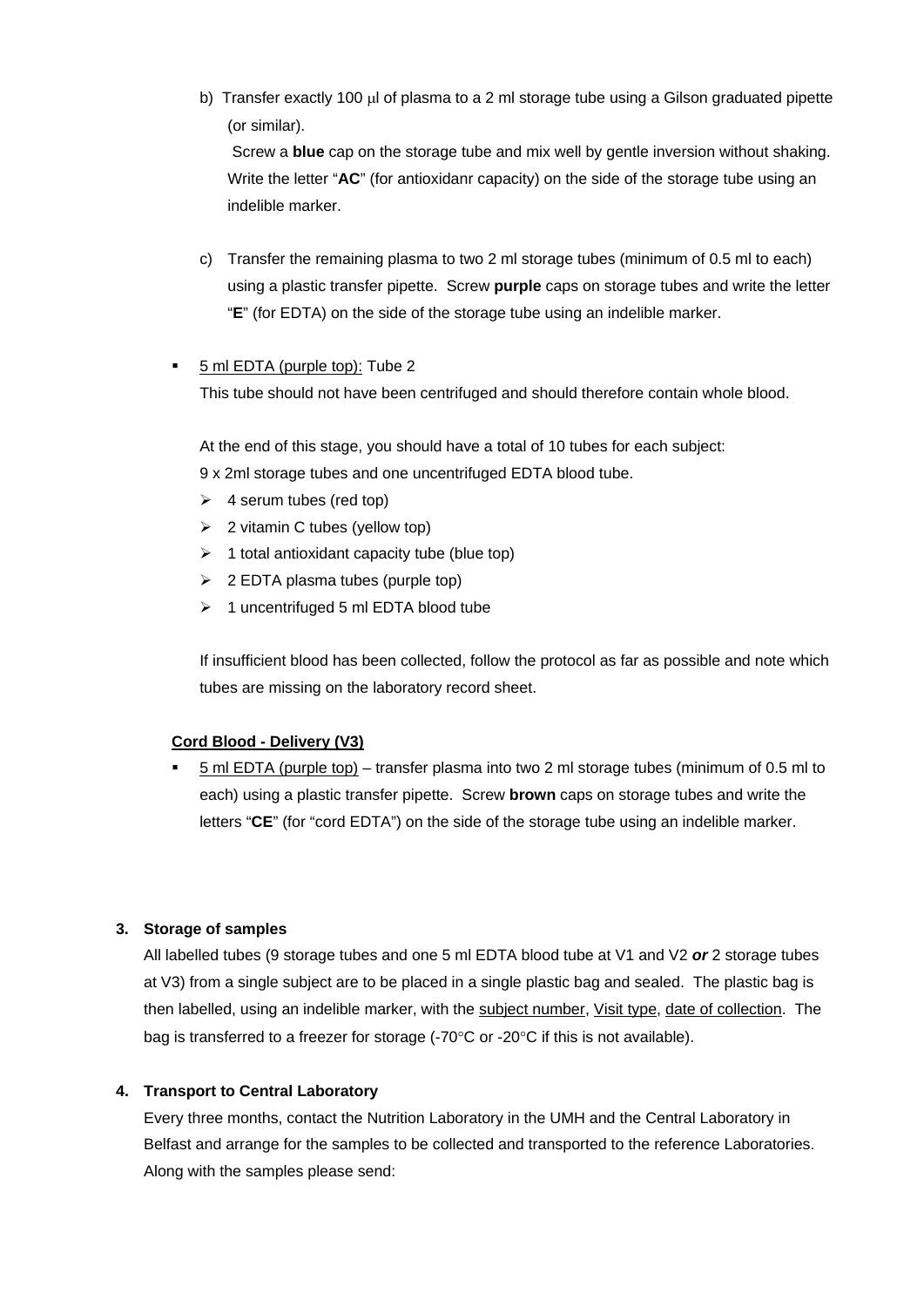- 1) A list of subject numbers
- 2) A copy of the laboratory record sheet (appendix A) for each subject.

Please also retain a copy of this locally.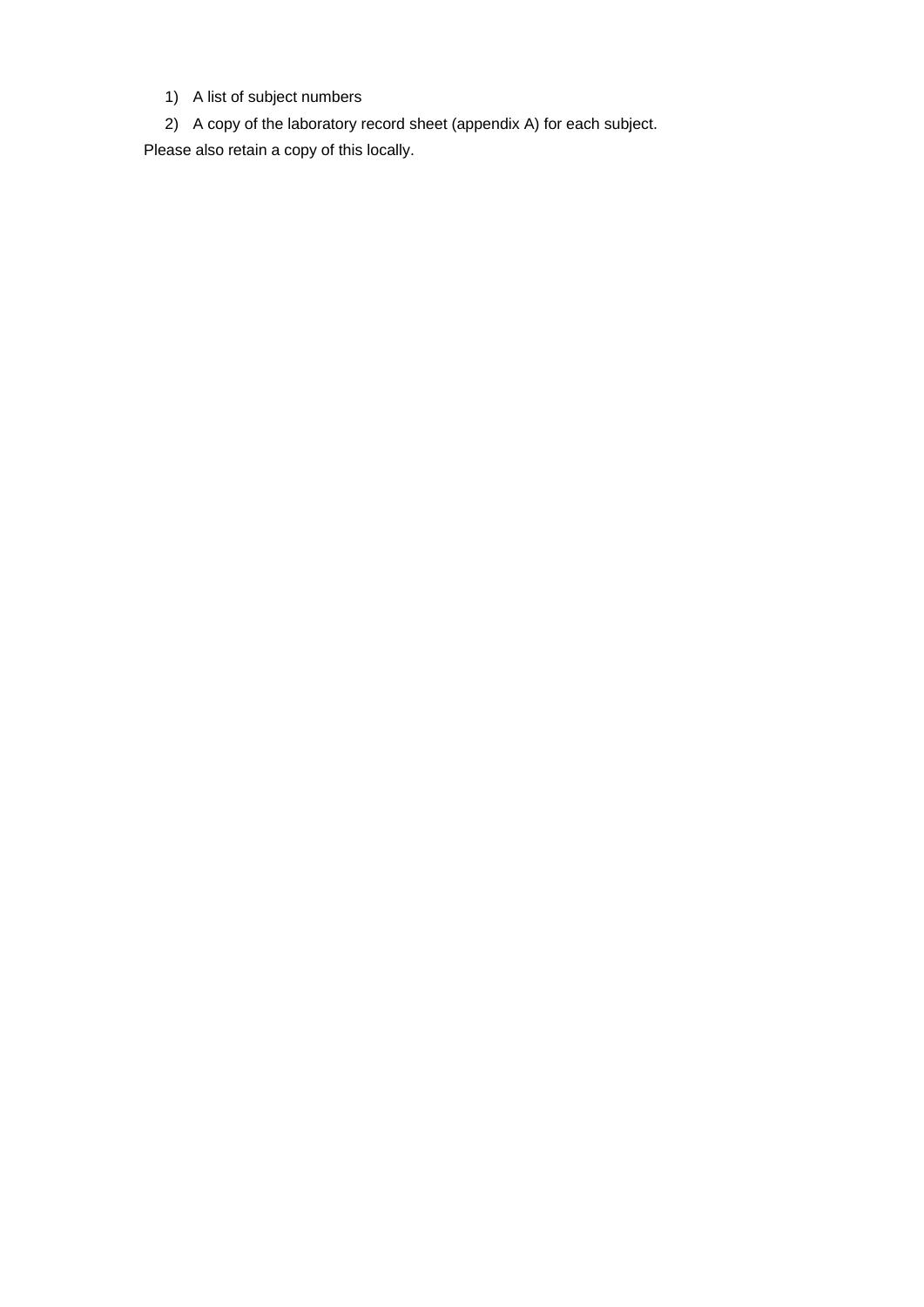# **Laboratory record sheet**

**Appendix A** 

| <b>Subject number:</b>                                                                      |              |                       |                            |                 |
|---------------------------------------------------------------------------------------------|--------------|-----------------------|----------------------------|-----------------|
| Date of assessment:                                                                         |              |                       |                            |                 |
| Visit:<br>(Tick appropriate answer)                                                         |              | V1-12 weeks gestation |                            |                 |
|                                                                                             |              | V2-32 weeks gestation |                            |                 |
|                                                                                             |              |                       | V3 - Delivery - cord blood |                 |
| Time of blood sample:                                                                       |              |                       |                            |                 |
| Time of centrifugation:                                                                     |              |                       |                            |                 |
| <u>V1 / V2:</u><br>All 4 blood bottles filled?<br>(If no, indicate how much blood obtained) |              | <b>Yes</b>            | $\sqcup$ No                | Not applicable  |
| <u>V3:</u><br><b>Blood bottle filled?</b><br>(If no, indicate how much blood obtained)      |              | Yes                   | <b>No</b>                  | Not applicable  |
| Freezer:<br>(Tick appropriate answer -                                                      | $\Box$ -70°C |                       |                            | $-20^{\circ}$ C |
| only store at -20°C when a                                                                  |              |                       |                            |                 |
| -70°C freezer is not available)                                                             |              |                       |                            |                 |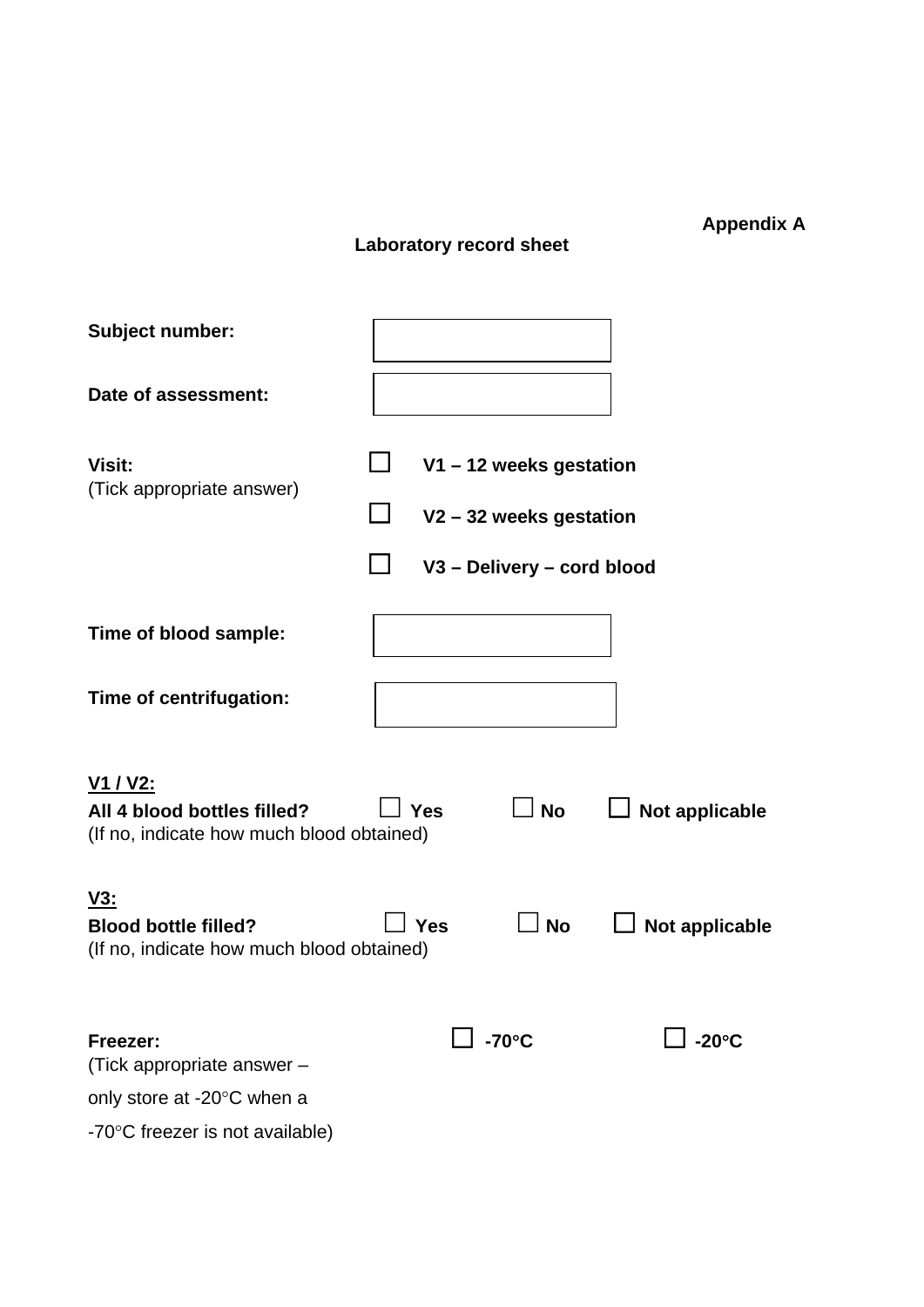# **INMA SAMPLE COLLECTION SCHEME**

Label all tubes with the subject number, visit date and visit type [V1, V2, V3] (where,  $V1 = 12$  weeks;  $V2 = 32$  weeks,  $V3 =$  Delivery - cord blood)

### **Maternal Blood - 12 and 32 weeks gestation (V1 & V2)**

- Peripheral venous blood
- Fasting subjects
- At rest for 5 minutes
- Collect / Fill tubes in order  $1 4$  (tube colour may vary depending on manufacturer):



# **Cord Blood - Delivery (V3)**

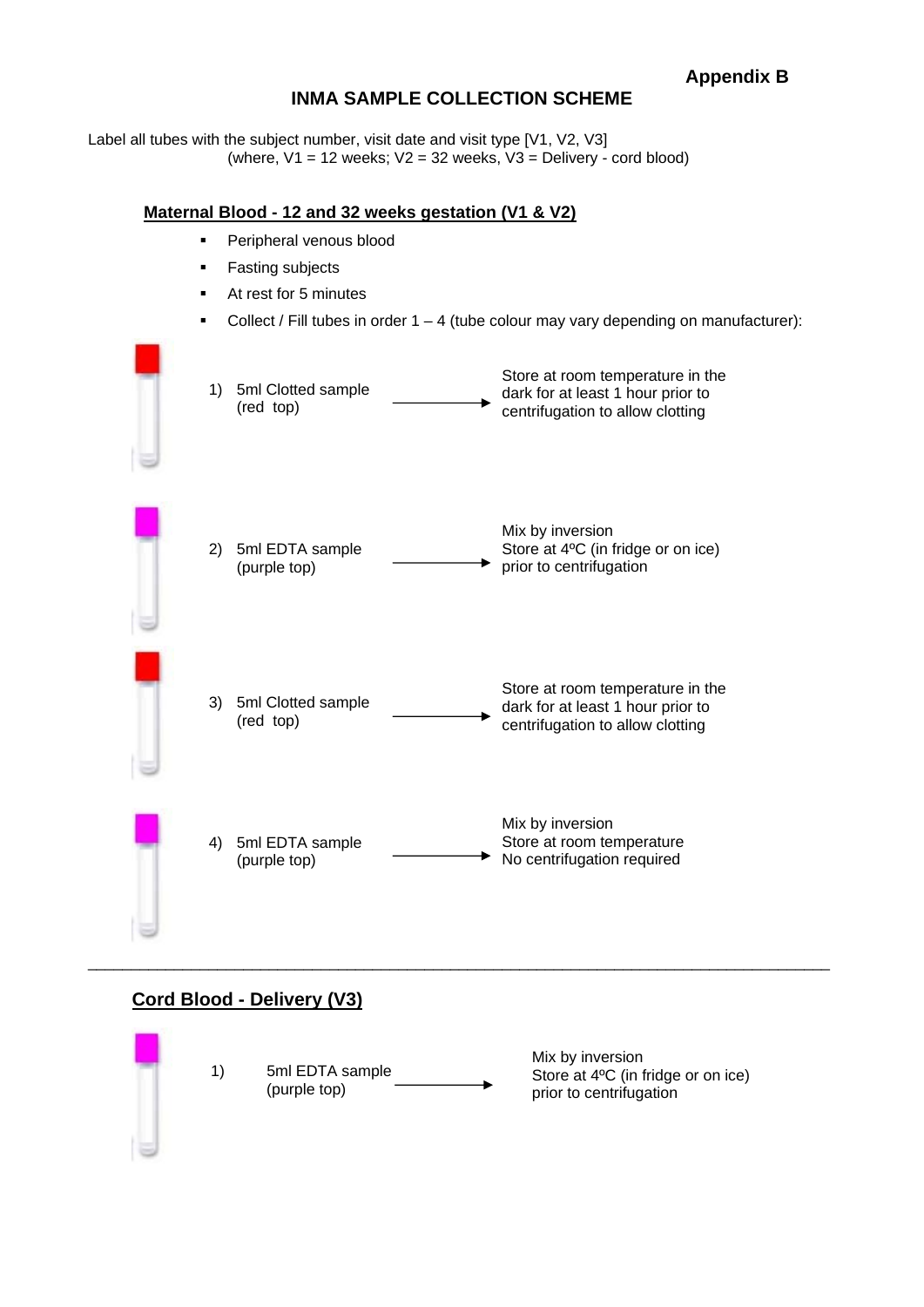# **Appendix C**

#### **Preparation of metaphosphoric acid solution for stabilization of ascorbate**

Metaphosphoric acid crystals can be kept at room temperature. A 5% solution of metaphosphoric acid is made by dissolving 5g of metaphosphoric acid crystals in 100ml of distilled water. The solution should be placed in a dark glass bottle, clearly labelled and kept in a refrigerator at 4°C. The resulting solution is stable for up to two weeks, and a fresh batch **must** be made up at the end of that time.